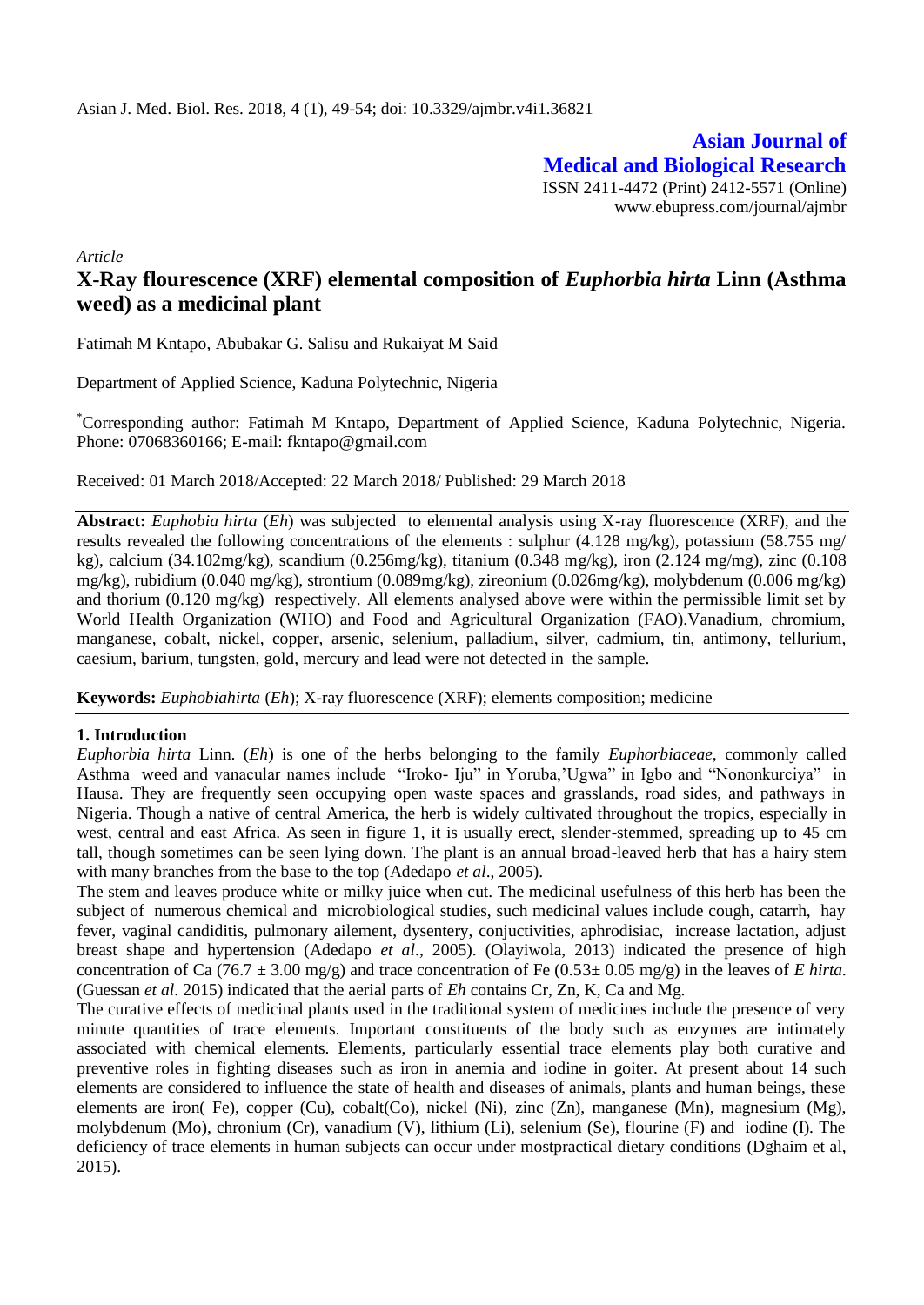Many diseases which have been considered incurable may now possibly be treated by balancing the equilibrium of these elements in the human body (Dghaim *et al*., 2015). Trace elements like Fe, Cu, Zn, Cu, Mn, and Ni are essential nutrients but they become harmful and toxic when their concentration exceeds the recommended standards. Lead (Pb) and cadmium (Cd) are nonessential element they are extremely toxic even in very minute amounts. There are many elements present in the living organisms and scores of metabolic reactionsare attributed to them (Dghaim *et al*., 2015). It is well established that plants pick up elements from the soil, e.g., banana takes up potassium and turmeric accumulates large quantity of lead (Lynch and Braithwaite, 2005). It is generally believedthat herbal and natural products are safer than the synthetic or modern medicines but even some indigenous herbal products containelements as essential ingredients. Prolonged exposure to elements such as Cd, Cu, Pb, Ni, and Zn can cause deleterious health effects in humans.

All though many of traditional remedies are used safely, there have recently been an increasing number of case reports being published of elements poisoning after consumption. Dghaim *et al*. (2015) indicated that most of the 68 analysed medicinal plants contained unsafe levels of elements that exceeded the World Health Organization (WHO) permissible limits (PL), Cd  $(0.1-1.11$  mg/kg), Pb  $(1.0-23.52$  mg/kg), Cu  $(1.44-$ 156.24 mg/kg), Zn (12.65–146.67 mg/kg) and Fe (81.25–1101.22 mg/kg). Indian Ayurvedic remedies were showed to have high levels of Pb, Hg and As in Ayurvedic products sold in US (Lynch and Braithwaite, 2005). X-ray fluorescence (XRF) spectrometry is an elemental analysis technique with broad application in science and industry. Modern XRF instruments are capable of analyzing solid, liquid, and thin-film samples for both major and trace (ppm-level) components (Buhrke *et al.,* 1998). Queralt *et al*. (2005) reported Macro- and microelement contents of five medicinal plants (Taraxacum officinale Weber, Eucalyptus globulus Labill, Plantago lanceolata L., Matricaria chamomilla L. and Mentha piperita L.) and their infusions were evaluated by the combined use of x-ray fluorescence (WDXRF and EDXRF, bulk raw plants) and inductively coupled plasma (ICP-MS and ICP-AES, infusions) techniques. The analytical methods allow the determination of 17 elements (Na, Mg, Al, Si, P, S, K, Ca, Ti, Mn, Fe, Cu, Zn, As, Rb, Sr, and Pb) both in plants and in the infusions. The use of XRF techniques offer a good multielemental approach for the rapid quality control of bulk raw plant materials whereas ICP techniques are well suited for the analytical control of infusions in order to ascertain the nutritional role of medicinal plants and thedaily dietary intake. Erick *et al*. (2015) reported for best detection of light elements (Mg–P), direct analysis on the surface of a pXRF provides data of highest sensitivity and accuracy (R2>0.90). The sensitivity and accuracy are not only dependent on the settings but also on the instrument's make and model. Elements such as S, K, and Ca can be reliably measured (R2>0.99, 0.97, and 0.93, respectively) without the aid of a vacuum, although lower detection limits may be compromised. This research is to use X-ray fluorescence (XRF) spectrometry for elemental composition of *Euphobiahirta* (*Eh*) to ascertain it curative and preventive roles in fighting diseases if within the level of World health organization.

## **2. Materials and Methods**



**Figure 1. Photograph of** *Euphorbia hirta* **Linn.**

## **2.1. Sample Preparation**

The plant sample as shown in Figure 1 was obtained within Kaduna metropolis and was identified at the herbarium section in botany department of Biological Sciences A.B.U Zaria, and Voucher number 583 was given. The identified plant was air dried at ambient temperature, then crushed to powder using motor and pestle and stored separately in a sealed bottle.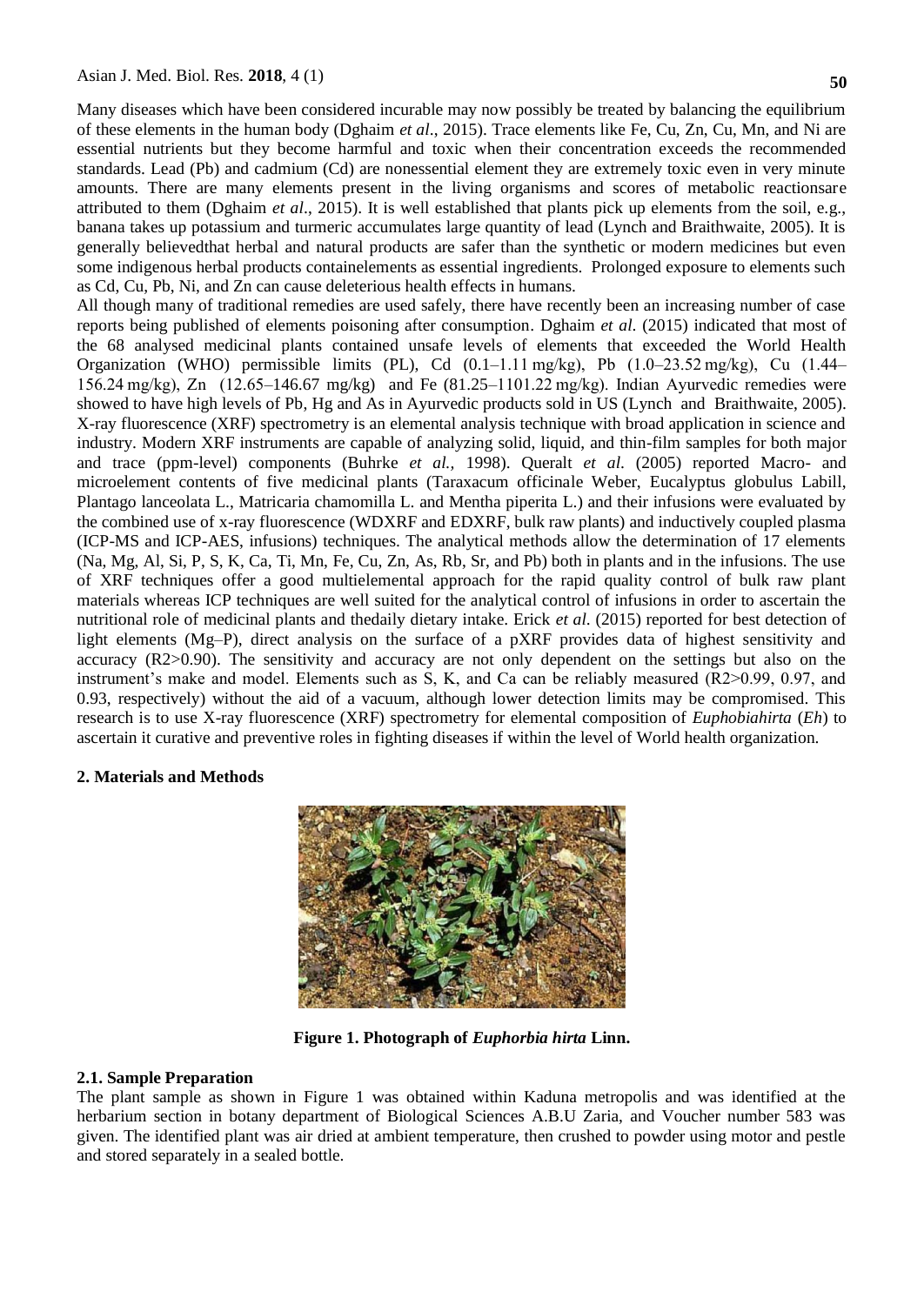## **2.2. XRF Spectroscopy**

Handheld thermo scientific NITON XL3t XRF analyzer with serial number #81072 and model number Xl3t950 was used. The grounded powdered sample was placed on Thermo Scientific NITON XL3t XRF analyzer sample holder. The sample holder containing the sample was covered with a cellophane paper capped with sample holder cover. The covered sample holder was placed in XRF analyzer stand. The handheld XRF analyzer was powered on and the handheld XRF analyzer was placed on the cellophane covered sample holder for a period of 180 seconds. The handheld XRF analyzer was removed from the top of the sample and it was connected to PC where the NitonXRF software was powered on and the element detected by the analyzer along with their composition in % ppm and spectra was exported on Microsoft Excel and PDF software respectively.

## **3. Results and Discussion**

The following result as shown in Table 1 is the elemental compositions as analysed in the plant.

| <b>Element</b> | Weight | <b>Element</b> | Weight | Element   | Weight    |
|----------------|--------|----------------|--------|-----------|-----------|
| Sulphur        | 4.128  | Copper         | ND     | Tin       | ND        |
| Potassium      | 58.755 | Zinc           | 0.108  | Antimony  | ND        |
| Calcium        | 34.102 | Arsenic        | ND     | Tellurium | ND        |
| Scandium       | 0.256  | Selenium       | ND     | Caesium   | ND        |
| Titanium       | 0.348  | Rubidium       | 0.040  | Barium    | ND.       |
| Vanadium       | ND     | Strontium      | 0.089  | Tungsten  | ND        |
| Chronium       | ND     | Zirconium      | 0.026  | Gold      | <b>ND</b> |
| Manganese      | ND     | Molybdenum     | 0.006  | Mercury   | ND        |
| Iron           | 2.124  | Palladium      | ND     | Lead      | ND        |

**Table 1. Elemental Composition of** *Eh* **(mg/kg).**

KEY:

 $ND = Not detected$ 

**Table 2: Established recommended daily intake and permissible limit of trace elements according to WHO/FAO.**

| <b>Elements</b> | <b>Recommended daily intake</b> | Permissible limit in plant |
|-----------------|---------------------------------|----------------------------|
| Mo              | 2mg/day                         | NE                         |
| Ca              | 750-800mg/day                   | NE                         |
| Cr              | $25-35 \mu g/day$               | NE                         |
| Mn              | $1.8 - 2.3$ mg/day              | $200$ mg/kg                |
| Fe              | $9.1 - 26.0$ mg/day             | 20mg/kg                    |
| Ni              | 1mg/day                         | 1.5mg/kg                   |
| Cu              | 10mg/day                        | $20-150$ mg/kg             |
| Zn              | $4.2 - 14.0$ mg/day             | 50mg/kg                    |
| Rb              | 1.5mg/day                       | NE                         |
| Zr              | 125mg/day                       | NE                         |
| C <sub>d</sub>  | $7.0 \mu g/day$                 | 0.3mg/kg                   |
| Pb              | 1.5mg/day                       | 10mg/kg                    |

**Sources:** (WHO/FAO, 2007); (Aweng *et al.*, 2011); (Abdulmajeed *et al.*, 2011)

**Keys;** Not established (NE), World Health Organization (WHO), Food and Agricultural Organisation (FAO).

Tables 1 list the elements determined in *Euphobia hirta Eh* by handheld thermo scientific NITON XL3t XRF analyzer with serial number #81072 and model number Xl3t950 similar to work reported in literature (Queralt *et al*., 2005); (Erick *et al*., 2015). The presence of trace elements showed that the plantanalysed will be useful in influencing various body functions and activities positively. These elements are also beneficial in chemotherapy and are essential in human and animal health (Moses *et al*., 2002) such assulphur (4.128 mg/kg), potassium (58.755 mg/kg), calcium (34.102 mg/kg), scandium (0.256 mg/kg), titanium (0.348 mg/kg), iron (2.124 mg/mg), zinc (0.108 mg/kg), rubidium (0.040 mg/kg), strontium (0.089 mg/kg), zireonium (0.026 mg/kg), molybdenum (0.006 mg/kg) and thorium (0.120 mg/kg) respectively in decreasing concentration order of  $K > Ca > S > Fe$ >Ti>Sc>Th> Zn >Sr>Rb>Zr> Mo with highest value recorded as 58.755 mg/Kg and lowest value of 0.006 mg/Kg. This result is similar to work done on *Eh* by (Olayiwola, 2013) which indicated high concentration of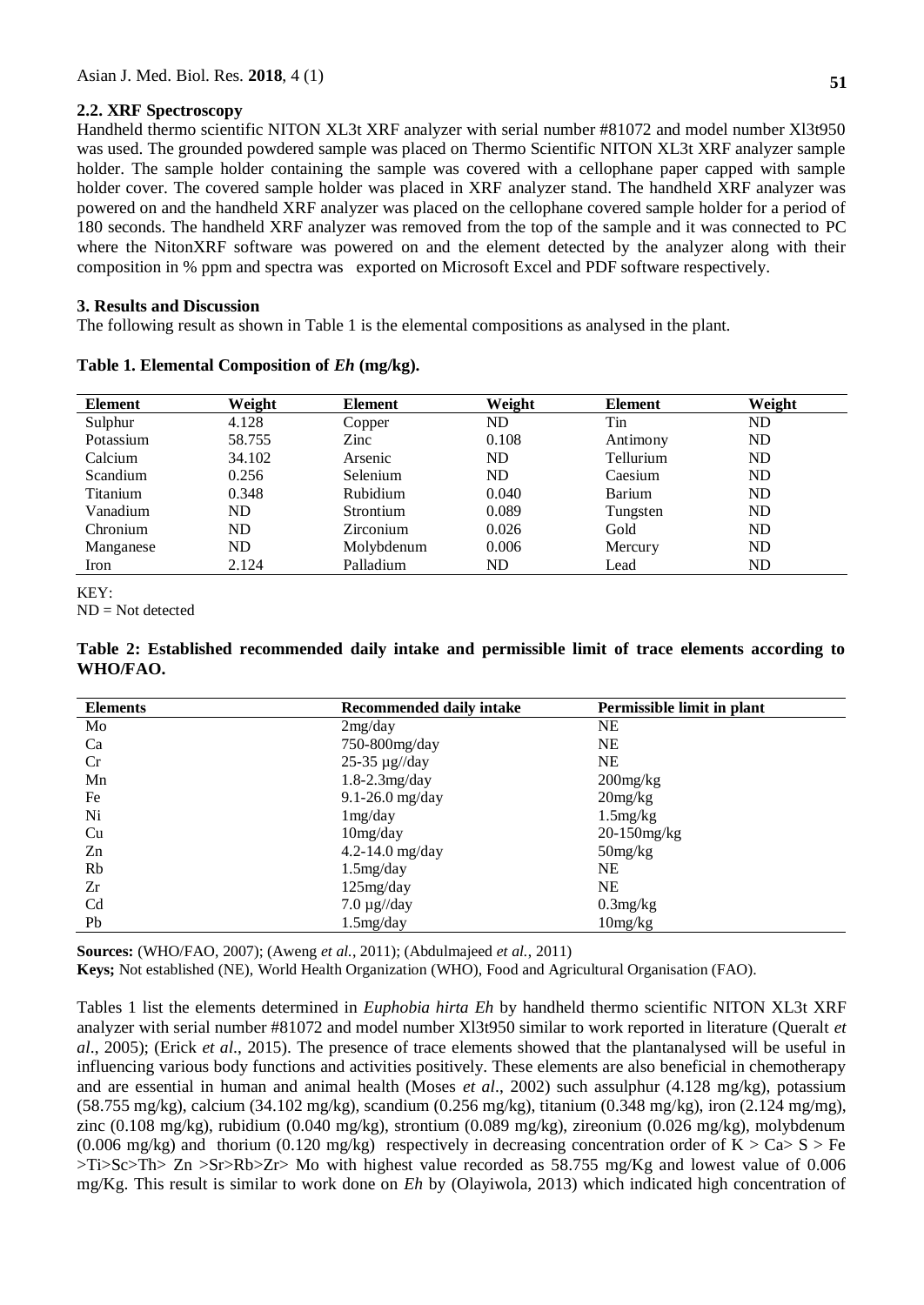Ca (76.7  $\pm$  3.00 mg/g) but differ in having trace concentration of Fe (0.53 $\pm$  0.05 mg/g). Guessan *et al.* (2015) indicated that the aerial parts of *Eh* contains Cr, Zn, K, Ca and Mg. The presence of high concentration of some elements seen in the samples may be due to the topography, soil-water-plant exchange complex andevapotranspiration of the environment (Adoum *et al*., 1998). Some classes of chemical compounds and elements found in the sample have been known to exert pharmacological effects while others are capable of protecting the active ingredients in the herb from decomposing either chemically or physiologically (Abdulrahman and Onyeyili, 2001). Herbs are significant nutritional sources of minerals. The major minerals (such as Ca, P, Mg, S, K, and Na) are structural components of tissues and function in cellular/ basal metabolism and acid-base balance and minor (trace) minerals (such as Zn, Si, Mn, Cu, Fl, I and Cr ) are very important for hormones, vitamins and enzyme activity (Okwu, 2010).

Potassium (K) is reported to be responsible for the repair of worn out cells, strong bones and teeth, building of red blood cells and for body mechanisms (WHO, 1996). Epidemiological studies and studies in animals subject to hypertension indicate that, diets high in potassium can reduce the risk of hypertension and possibly stroke (Yoshimura *et al*., 1991). It is good for pregnant women especially at the timeof delivery. Requirements of potassium in the body depend on factors such as age and health status and sex. Potassium is needed by the body for strong bones, healthy heart and muscles.

Calcium is an essential nutrient that plays a vital role in neuromuscular function, many enzyme-mediated processes, blood clotting, metabolic processes as well as providing rigidity to the skeleton. Calcium fluxes are also important mediators of hormonal effects on target organs through several intracellular signaling pathways (WHO, 2004). Where calcium intake is low, calcium supplement as part of the antenatal care is recommended for the prevention of preeclampsia (high blood pressure, sometimes with fluid retention and proteinuria) in pregnant women (WHO/FOA, 2013). The highest recommended daily intake of calcium is 750-800mg/day as seen in Table 2. Excess Calcium in blood stream may result to nausea, poor appetite, vomiting and constipation (DGA, 2010). Amount of calcium was within MP in the *Eh* sample analyzed.

All living things need Sulphur, it is especially important for humans because part of the amino acid methionine, which is an absolute dietary requirement for us. The amino acid cysteine also contains sulphur. The average person takes in around 900 mg of sulphur per day, mainly in the form of protein. Sulphuric substances can have Neurological effects and behavioural changes, Disturbance of blood circulation, Heart damage Effects on eyes and eyesight, Reproductive failure, Damage to immune systems, Stomach and gastrointestinal disorder, Damage to liver and kidney functions, Hearing defects, Disturbance of the hormonal metabolism, Dermatological effects, Suffocation and lung embolism (Obi *et al*., 2006). The Sulphur content in *Eh* of 4.128 mg/kg will have no hazards with proper prescription for medicinal use.

Titanium is used in biomedical implants. Excessive exposure may lead to coughing and difficulty in breathing at the chest, and irritation on the eyes and skin.

Fe in human body has three main functions. It is a part of haemoglobin and is responsible for oxygen transport, maintains a healthy immune system and being a constituent of several enzymes, is responsible for energy production. It is also an active site for several enzymes. Fe deficiency is probably the most common nutritional deficiency in the world though it performs the most vital functions in the body. An estimate based on WHO criteria indicated that around 600–700 million people worldwide have marked iron deficiency anaemia especially in developing countries. In developed countries, the prevalence of iron deficiency anaemia is between 2% and 8% (Jiang, and Genant, 2008). The MPL of iron as seen in Table 2 is 9.1-26.0 mg/day while in medicinal plant is 20 mg/kg.

Iron salts have an astringent action resulting in irritation of the gastrointestinal mucosa, which gives rise to gastric discomfort, nausea, vomiting and diarrhea or constipation. Therefore, the presence of these symptoms commonly associated with the intake of some medicinal plants may be due to iron toxicity (Krishnamachari and Krishnaswamy, 1974). Amount of Iron in the sample was below the permissible limit. There is no recommended intake of Rubidium, intake of about 1.5 mg/day is considered adequate, rubidium has tranquilizing effect and is also used in treatment of nervous disorders or epilepsy. No effect of deficiency or toxicity has been reported. The *Bh* sample was below 1.5 mg. Strontium helps in the proper functioning of neurons, formation of bones and teeth, excess Sr can cause nausea, diarrhea, headaches, fainting, blood clotting [\(https://www.lenntech.](https://www.lenntech.com/periodic/elements/s.htm#ixzz57zupx8it) [com/periodic/elements\)](https://www.lenntech.com/periodic/elements/s.htm#ixzz57zupx8it).

Zirconium is used in biomedical application such as dental implants, knee and hip replacements but can cause irritation to the skin and eyes. Zirconium and its salts generally have low systemic toxicity, most passes through the gut without being adsorbed, and that which is adsorbed tends to accumulate slightly more in the skeleton than in tissue. The daily human intake as shown in Table 2 is 125 mg/day. The *Eh* plant contains low concentration of Zirconium of 0.026 mg/kg, while Molybdenum is an essential element in human nutrition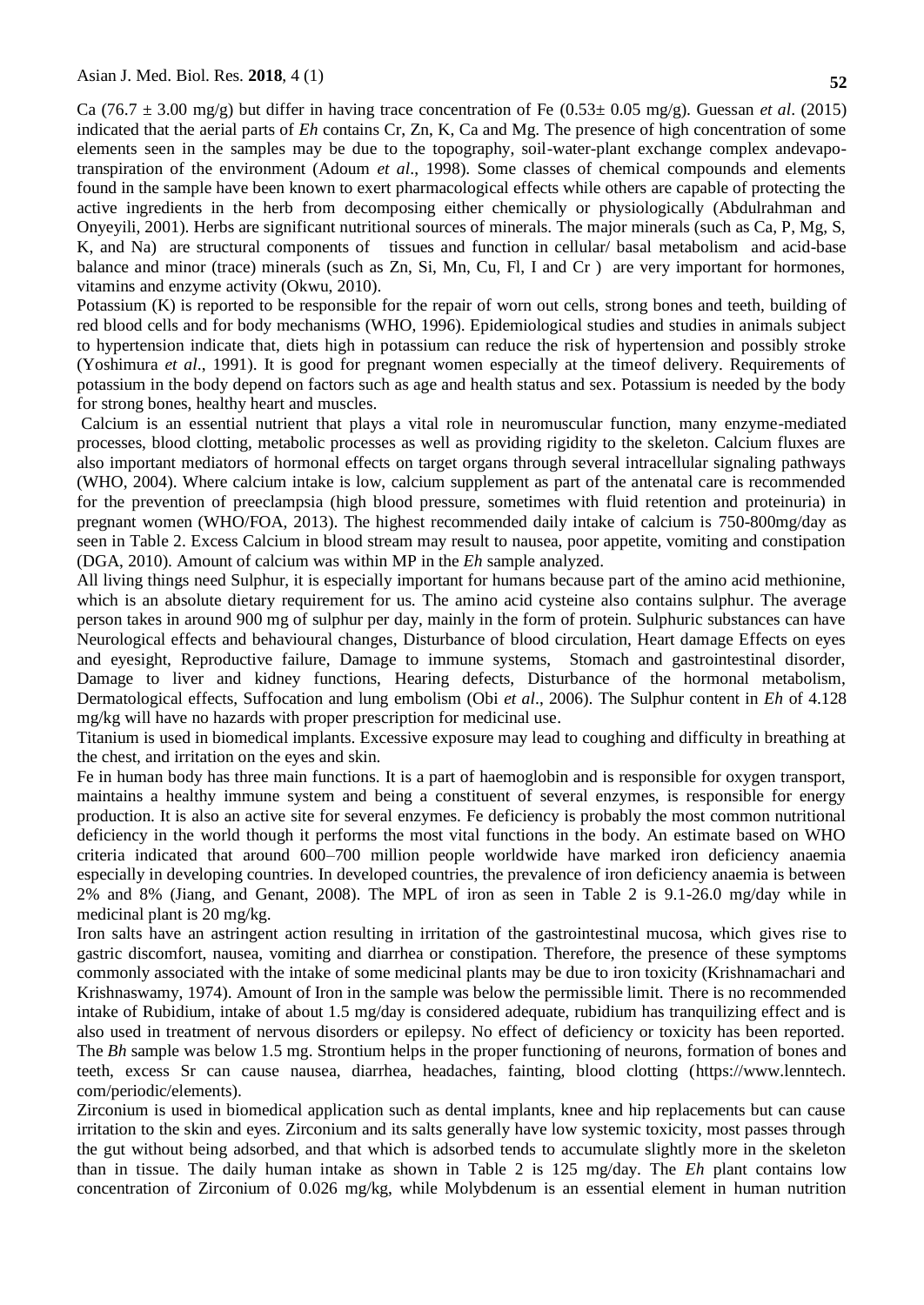necessary for processing amino acids and acts as a catalyst for enzymes. Ingestion of 10–15 (mg/day) of molybdenum, for prolonged periods of time, may lead to an increase of uric acid in the blood. Lower-limb osteoporosis may be associated with ingestion of cereals with high molybdenum content. Mo is safe in amounts that does not exceed 2mg/ day for human consumption (Chen, 2003).

Thorium increase chances of lung cancer and changes in genetic material of the body which open doors for diseases (Chen, 2003). Zinc is an essential component of many enzymes participating in the synthesis and degradation of carbohydrates, lipids, proteins, and nucleic acids as well as in the metabolism of other micronutrients. It stabilizes the molecular structure of cellular components and membranes and in this way contributes to the maintenance of cell and organ integrity. Furthermore, Zinc has an essential role in polynucleotide transcription and thus in the process of genetic expression. Its involvement in such fundamental activities probably accounts for the essentiality of Zn for all life forms. It plays a central role in the immune system, affecting a number of aspects of and humoral cellular immunity. Zn is an extremely important part of insulin and it is known to improve the sensitivity of insulin in the management of diabetes (Shankar and Prasad, 1998). FAO/WHO daily intake of Zn is 4.2-14.0 mg/day while the permissible limit in medicinal plants is 50 mg/kg. Ingesting more than 200 mg/ day of Zn can cause abdominal pain, laziness, headache, anaemia, fever, nausea, vomiting and diarrhea.

The result clearly shows these elements present in the *Euphobia hirta Eh* as stated above and that their contents were within acceptable and safe limits as represented in Table 2. All reported values of the studied plants are in agreement with those previously reported in the literature (Olayiwola, 2013); (Guessan *et al*., 2015).

## **4. Conclusions**

Toxic elements such as Nickle, Arsenic, Lead, Cadmium and Mercury were not detected in the plant sample, while all elements detected were below the MPL. Therefore, herbal formulations of this plant specie can also be beneficial sources of appropriate and essential elements.

The following recommendations were observed in the course of the study:

- a) These plants extract contain mineral elements (calcium and potassium) and should be included in diets to supplement the body's daily need.
- b) The use of other instruments such as Atomic Absorption Spectroscopy (AAS), Graphite Furnace Atomic Absorption Spectroscopy (GFAAS), Industrial Coupled Plasma Spectrometer – Optimal Emission Spectrometer (ICP-OES) can be employed to compare the elements contents of the plants
- c) Medicinal plants are consumed like normal diet in our society; therefore consumption should be regulated by appropriate agencies.

## **Conflict of interest**

None to declare.

## **References**

- Abdulmojeed OL and AA Abdulrahman, 2011. Analysis of heavy metals found in vegetables from some cultivated irrigated gardens in the Kano metropolis, Nigeria. J. Environ. Chem. Ecotoxicol., 3: 142-148
- Abdulrahman FI and PA Onyeyili, 2001. Phytochemical screening and pharmacological activities of the stem bark of *Terminalia avicennoides*. Bull. Anim. Health Prods. Afr., 49: 236-242.
- Adedapo AA, OO Shabi and OA Adedokun, 2005. Antihelminthic efficacy of theaqueous extract of *Euphorbia hirta* (Linn.) in Nigerian dogs.Vet. Arch., 75: 39-47.
- Adoum UA, JA Akinniyi and I Umar, 1998. The effect of geographical location on the antimicrobial activity and trace element concentration in the root or *Calotropis procera.* Ann. Brono, 13-14: 199-207.
- Aweng ER, M Karimah and O Suhaimi, 2011. Heavy metals concentration of irrigation water, soils and fruit vegetables in Kota Bharu Area, Kelantan, Malaysia. J. Appl. Sci. Environ. Sanit., 6: 463-470.
- Ayodele SQ, 2003. The effects of herbal remedies.
- Buhrke VE, R Jenkins and DK Smith, 1998. A Practical Guide for the Preparation of Specimens for X-Ray Fluorescence and X-Ray Diffraction Analysis. John Wiley & Sons, Inc. QD96.X2P73 ISBN 0-471-19458-1.
- Chen X, 2003. Hepatic function in previously exposed Thorium refinery workers as compared to normal control from health and nutritional survey. China Medical Journal, 11: 364-382.
- Dghaim R, AK Safa, H Rasool and AK Munawwar, 2015. Determination of heavy metals concentration in traditional herbs commonly consumed in the United Arab Emirates. Journal of Environmental and Public Health, 10: 1155-1161.
- Dietary guidelines for Americans (DGA), 2010. U.S. Department of Health and Human Services*.*